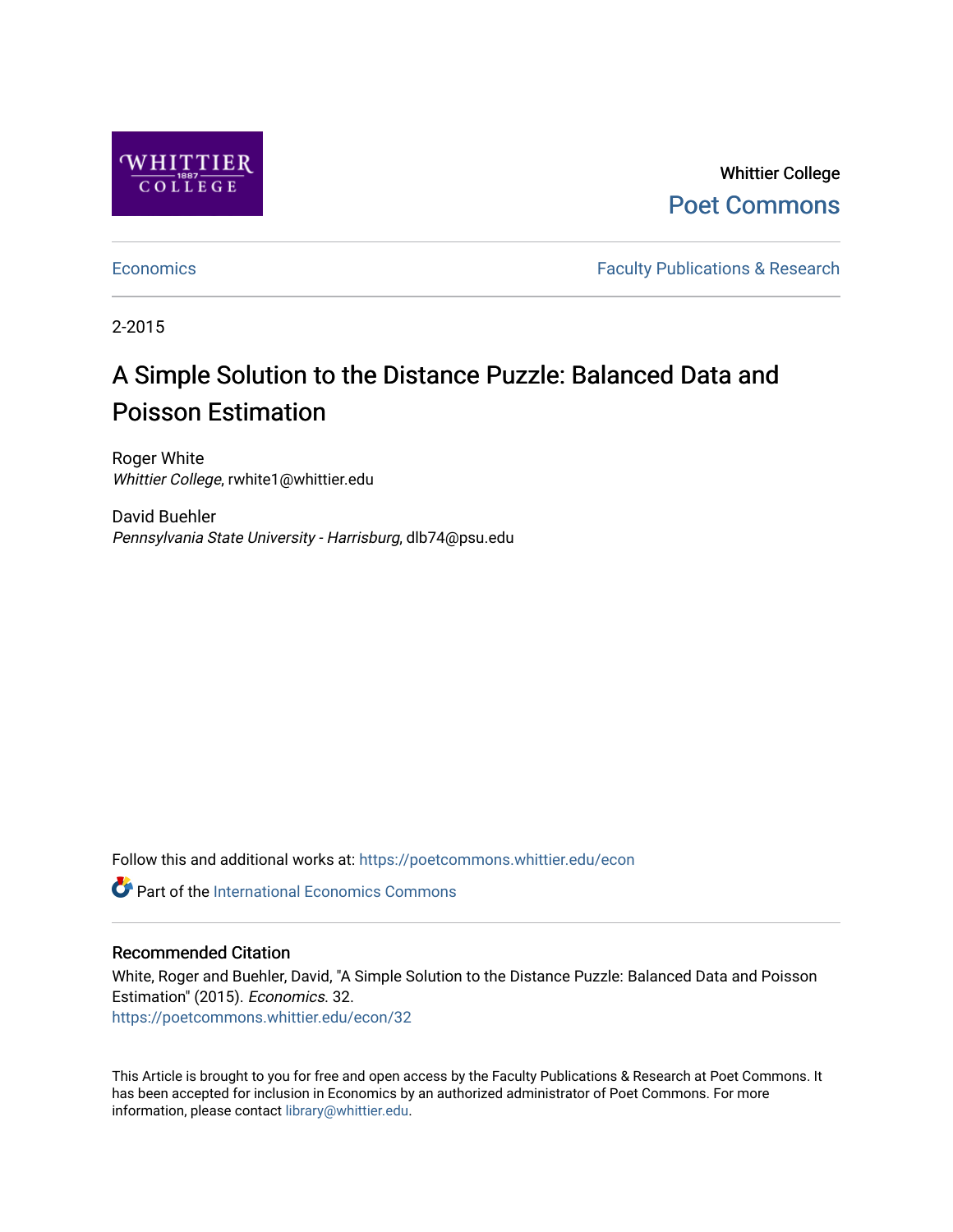This article was downloaded by: [Whittier College], [Roger White] On: 01 October 2014, At: 13:30 Publisher: Routledge Informa Ltd Registered in England and Wales Registered Number: 1072954 Registered office: Mortimer House, 37-41 Mortimer Street, London W1T 3JH, UK



### **Applied Economics Letters**

Publication details, including instructions for authors and subscription information: <http://www.tandfonline.com/loi/rael20>

### **A simple solution to the distance puzzle: balanced data and Poisson estimation**

David Buehler<sup>a</sup> & Roger White<sup>b</sup>

<sup>a</sup> School of Business Administration, Penn State University - Harrisburg, Middletown, PA 17057, USA

**b** Department of Economics, Whittier College, Whittier, CA 90506, USA Published online: 29 Sep 2014.

**To cite this article:** David Buehler & Roger White (2014): A simple solution to the distance puzzle: balanced data and Poisson estimation, Applied Economics Letters, DOI: [10.1080/13504851.2014.959650](http://www.tandfonline.com/action/showCitFormats?doi=10.1080/13504851.2014.959650)

**To link to this article:** <http://dx.doi.org/10.1080/13504851.2014.959650>

### PLEASE SCROLL DOWN FOR ARTICLE

Taylor & Francis makes every effort to ensure the accuracy of all the information (the "Content") contained in the publications on our platform. However, Taylor & Francis, our agents, and our licensors make no representations or warranties whatsoever as to the accuracy, completeness, or suitability for any purpose of the Content. Any opinions and views expressed in this publication are the opinions and views of the authors, and are not the views of or endorsed by Taylor & Francis. The accuracy of the Content should not be relied upon and should be independently verified with primary sources of information. Taylor and Francis shall not be liable for any losses, actions, claims, proceedings, demands, costs, expenses, damages, and other liabilities whatsoever or howsoever caused arising directly or indirectly in connection with, in relation to or arising out of the use of the Content.

This article may be used for research, teaching, and private study purposes. Any substantial or systematic reproduction, redistribution, reselling, loan, sub-licensing, systematic supply, or distribution in any form to anyone is expressly forbidden. Terms & Conditions of access and use can be found at [http://](http://www.tandfonline.com/page/terms-and-conditions) [www.tandfonline.com/page/terms-and-conditions](http://www.tandfonline.com/page/terms-and-conditions)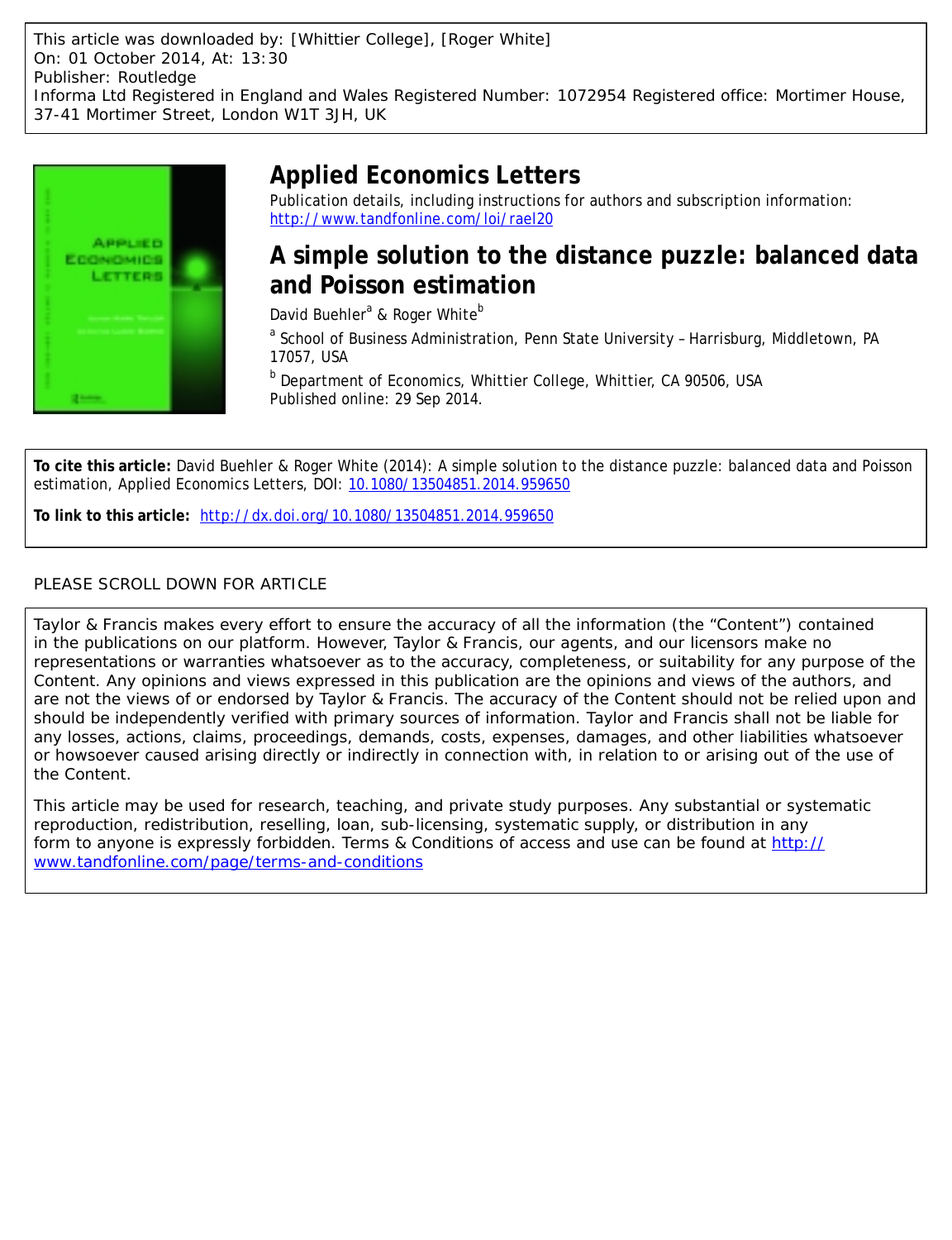# A simple solution to the distance puzzle: balanced data and Poisson estimation

David Buehler<sup>a,\*</sup> and Roger White<sup>b</sup>

<sup>a</sup>School of Business Administration, Penn State University – Harrisburg, Middletown, PA 17057, USA <sup>b</sup>Department of Economics, Whittier College, Whittier, CA 90506, USA

We propose the use of a balanced panel data set and Poisson regression as a solution to the distance puzzle. Employing annual data for the period 1972–2010, we confirm the existence of the puzzle by applying OLS regression to both an unbalanced panel data set and a narrowly defined balanced panel. We find that Poisson regression remedies the distance puzzle, producing a constant trend for the distance coefficient when the unbalanced panel is examined and a positive trend for the balanced data. The findings confirm the common intuition that the influence of transport costs on trade flows has decreased over time.

Keywords: distance puzzle; gravity model; imports; OLS; Poisson regression

JEL Classification: F14; F60

#### I. Introduction

As the workhorse for empirical studies of international trade the gravity model is nearly ubiquitous in the literature. The model is a proven and powerful tool for analysing trade flows between countries; however, a lingering by-product of the expansive and extensive use of the gravity model is what has become known as the 'distance puzzle'. Since the distance variable serves as a proxy for, among other things, transportation costs, it may be expected that transport-related technological advances and the increased prevalence of services in international trade flows have resulted in time-specific distance coefficients that decrease in magnitude (or, possibly, that remain constant) over time (Cairncross, [1997](#page-7-0)). Several authors have, however, found that coefficients on the distance variable, when iterated annually, become increasingly negative, a phenomenon that seems counter-intuitive.<sup>1</sup>

The literature on the distance puzzle focuses on four main explanations: econometric methods, omitted variable bias, sample selection and composition effects (Carrère *et al.*, [2013](#page-7-0)).<sup>2</sup> The solution we

<sup>\*</sup>Corresponding author. E-mail: dlb74@psu.edu<br><sup>1</sup> See Disdier and Head [\(2008](#page-7-0)) and Carrère *et al.* ([2013\)](#page-7-0) for more extensive analyses of the topic. The puzzle is also called

the 'missing globalization puzzle' by Coe *et al.* ([2007\)](#page-7-0) and Siliverstovs and Schumacher [\(2008](#page-7-0)). <sup>2</sup> Another vein of literature focuses on the average distance of trade and the intensive and extensive margins of trade. S for example, Carrère and Schiff [\(2005](#page-7-0)) and Berthelon and Freund [\(2008](#page-7-0)).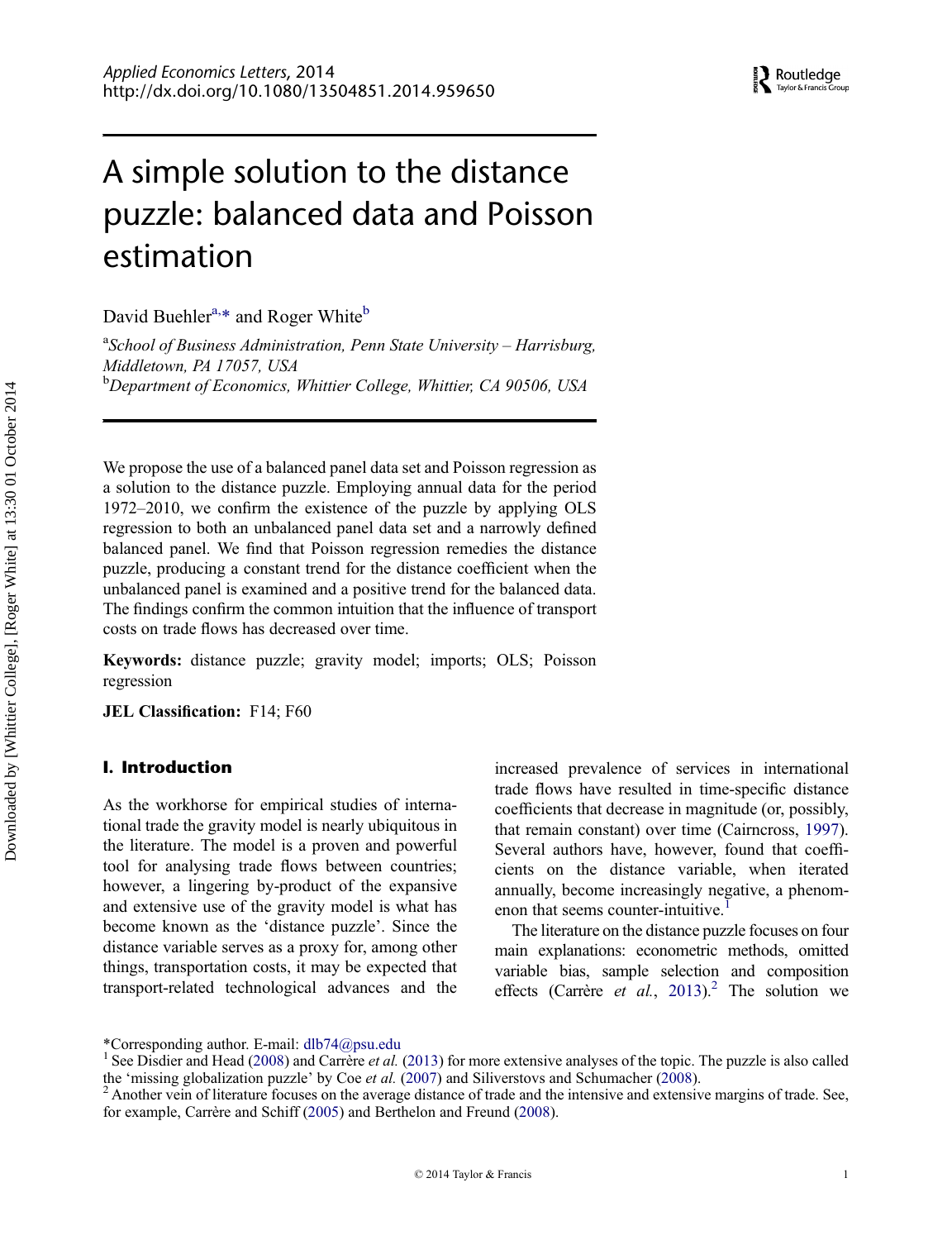| Table 1. Prior studies of the distance puzzle |  |  |  |
|-----------------------------------------------|--|--|--|
|-----------------------------------------------|--|--|--|

| Author(s) (Year)                   | Reference<br>period | No. of<br>countries    | <b>Balanced</b><br>data? | Techniques used <sup>a</sup>      | Puzzle<br>solved? |
|------------------------------------|---------------------|------------------------|--------------------------|-----------------------------------|-------------------|
| Brun <i>et al.</i> (2005)          | 1962–1996           | 130                    | N <sub>0</sub>           | GLS and HT                        | <b>Yes</b>        |
| Carrère and Schiff (2005)          | $1962 - 2000$       | 150                    | $No^b$                   | N/A                               | Mixed             |
| Felbermayr and Kohler (2006)       | 1970-1990           | 175                    | No <sup>c</sup>          | Tobit                             | <b>Yes</b>        |
| Coe et al. (2007)                  | 1975-2000           | 73                     | No <sup>d</sup>          | Log-linear and<br>nonlinear       | Mixed             |
| Siliverstovs and Schumacher (2008) | 1970–2000           | 22                     | No <sup>e</sup>          | OLS and BV-OLS                    | Mostly            |
| Berthelon and Freund (2008)        | 1985-2005           | 100                    | Yes <sup>f</sup> /No     | OLS.                              | N <sub>0</sub>    |
| Boulhol and De Serres (2010)       | 1970–2005           | $32 \text{ (areas)}^g$ | No                       | OLS and PPML                      | N <sub>0</sub>    |
| Lin and $Sim(2012)$                | 1950–1999           | 175                    | No <sup>h</sup>          | OLS and PPML                      | N <sub>0</sub>    |
| Yotov $(2012)$                     | $1965 - 2005$       | 93                     | No.                      | OLS and PPML                      | <b>Yes</b>        |
| Carrère <i>et al.</i> (2013)       | 1970-2006           | 124                    | No                       | OLS, HT, Tobit and<br><b>PPML</b> | Mixed             |

<sup>a</sup>GLS, generalized least squares; PPML, Poisson pseudo-maximum likelihood; HT, Hausman and Taylor estimator; BV-OLS, bonus vetus ordinary least squares.

<sup>b</sup>Mirror estimates used for missing data.

c Zeros input for missing trade values.

<sup>d</sup>Zero trade flows included.

<sup>e</sup>A minimal value is used to replace zero trade values.

f A balanced sample is used when industry-level data are examined.

g Some areas include multiple countries.

<sup>h</sup>Zeros input for missing trade values during robustness checks.

propose considers econometric methodology, omitted variable bias/specification issues and sample selection. We do not address composition effects, as Berthelon and Freund [\(2008\)](#page-7-0) found that 'compositional shifts do not explain the increase in the importance of distance' (p. 319). Table 1 summarizes the literature. Prior works have considered a variety of reference periods, employed several different estimation techniques and typically examined cross-sectional or unbalanced panel data sets. The results of these previous studies, in terms of 'solving' the puzzle, are quite varied, ranging from resolving the puzzle to partial resolution to no resolution at all. Thus, we consider the distance puzzle an open empirical question.

We apply the OLS and Poisson estimation techniques to both an unbalanced panel data set and a narrowly defined balanced panel. The unbalanced data set includes all trading partner pairs for which data are available for the years 1972–2010. The balanced panel includes only those country pairs

for which positive trade flows occurred in every year of our reference period, meaning any country pair for which data are either missing or reported as zero is excluded from the balanced panel.<sup>3</sup> This method of balancing the data also simultaneously addresses sample selection and the treatment of missing/zero trade values as explanations of the distance puzzle. Within this balanced sample, only the countries' transport costs relative to themselves evolve over time, which is what is expected to decline. For the unbalanced sample, trade costs may vary more as trade occurs between more countries, some of which may have higher trade costs and, thus, drive average trade costs up. By defining the balanced sample as such, we focus on the effects of distance on the intensive margin of trade, while the unbalanced data set includes changes at both the intensive and extensive margins. In doing so, we further examine the role of transport-related technological advances, which is central to the distance puzzle.

 $3$  The unbalanced panel data set includes 210 countries, while the balanced panel data set includes 65 countries. Using 1972 as the initial year in our reference period produces the largest number of observations in our balanced data set. Use of any earlier year results in fewer observations as the number of countries for which data are available decreases. Beginning the reference period more recently increases the number of country pairs; however, the number of observations in the data set decreases due to the inclusion of fewer annual observations.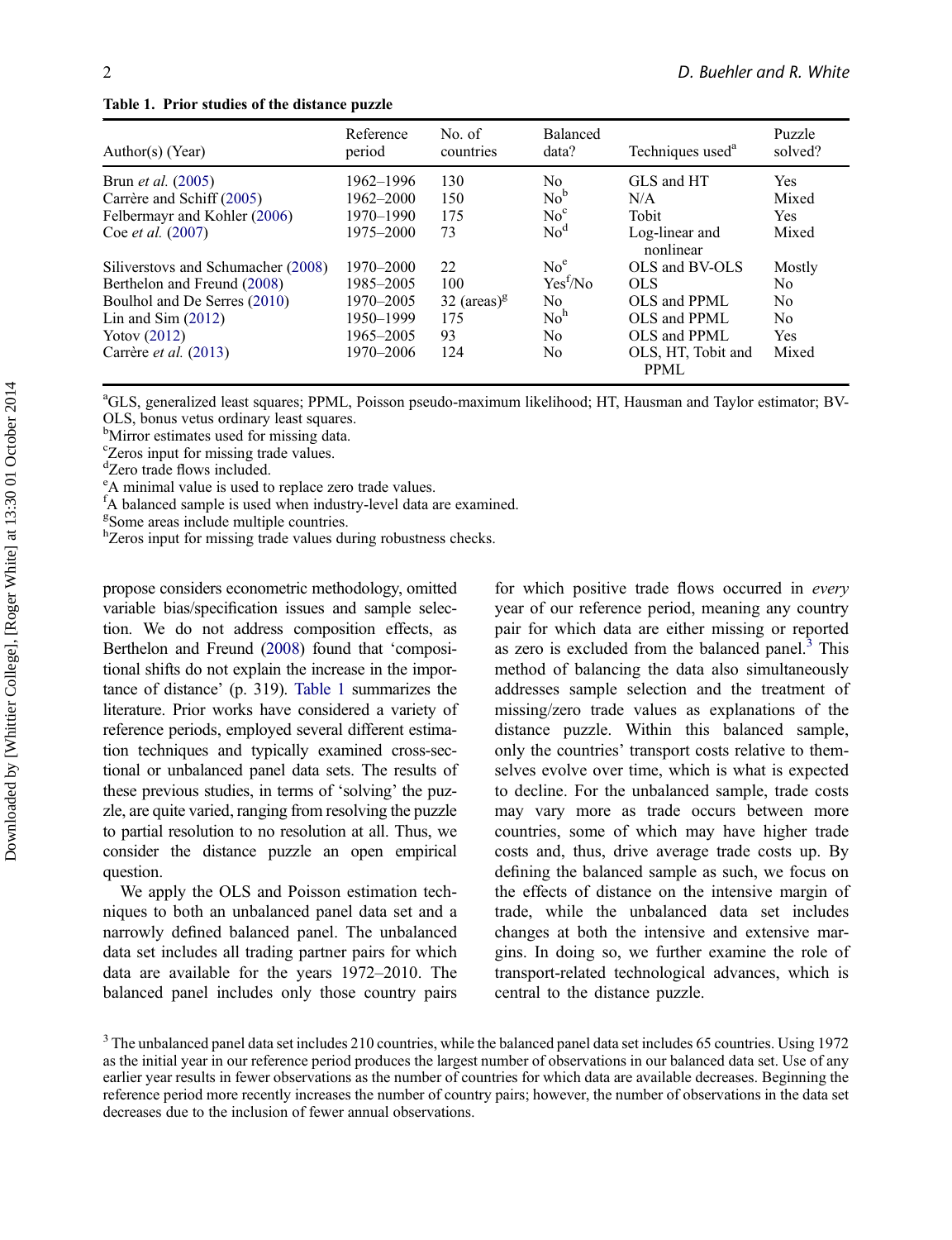#### II. Empirical Specification, Data and Variable Construction

Equation 1 represents our empirical specification. Our choice of explanatory variables follows that of Anderson and Van Wincoop [\(2003](#page-7-0)), who discuss both the theoretical foundations of the gravity model and the proper specification of the model. This specification addresses omitted variable bias as a possible explanation of the distance puzzle.

The dependent variable series  $M_{ijt}$  is the value of imports traded from origin country  $i$  to destination country j during year t (United Nations (UNCTAD), [2014\)](#page-7-0).4 We follow Felbermayr and Kohler [\(2006](#page-7-0)) and examine imports since they constitute a tax base and, thus, relative to export values are more likely to be accurately recorded.

$$
\ln M_{ijt} = \alpha_0 + \beta_1 \ln Y_{it} + \beta_2 \ln Y_{jt} + \beta_3 \ln REM_{it}
$$
  
+  $\beta_4 \ln REM_{jt} + \beta_5 BORDER_{ij}$   
+ 
$$
\sum_{t=1972}^{2010} [\beta_{6,t} (\ln DIST_{ij} \times \Omega_t)] + \beta_{\Omega_t} \Omega_t
$$
  
+  $\beta_{O_i} O_i + \beta_{D_j} D_j + \varepsilon_{ijt}$  (1)

Our variable of primary interest  $DIST_{ij}$  is a population-weighted measure of the geodesic distance between trading partners (CEPII, [2014\)](#page-7-0).  $Y_{it}$  and  $Y_{jt}$ 

| Table 2. Descriptive statistics |
|---------------------------------|
|                                 |

are the GDP values of the origin and destination countries, respectively (World Bank, [2014\)](#page-7-0).  $REM_{it}$  is a measure of country j's economic remoteness (Head and Ries, [1998;](#page-7-0) CEPII, [2014](#page-7-0); and World Bank, [2014](#page-7-0)).

It is constructed as 
$$
1 / \sum_{k=1}^{K} [(GDP_k/GDP_w)/DIST_{jk}]
$$
,

where  $GDP_w$  represents gross global product and k identifies potential trading partners for country j other than country  $i^5$ . An analogous remoteness variable is constructed for country i. All monetary values are in year 2005 US Dollars. Representing another facet of geography-related trading costs,  $BORDER_{ij}$  is a dummy variable that is equal to one if trading partners share a common border (CEPII, [2014\)](#page-7-0). Lastly, we include time  $(Q_t)$  and country (origin  $(Q_i)$ ) and destination  $(D_i)$ ) fixed effect terms to control for year- and trading partner-specific determinants of trade that are not captured by our explanatory variables. Descriptive statistics for the unbalanced and balanced data sets are presented in Table 2.

#### III. Estimation Results

We begin our analysis by confirming the existence of the distance puzzle. Employing annual data for the period from 1972 through 2010, we apply standard OLS regression to both an unbalanced panel data set and our balanced panel. Results are presented in [Table 3](#page-5-0). We find that the year-specific distance

| Variable                 | Abbrev.             | Exp. sign | <b>Balanced</b>  | Unbalanced   |
|--------------------------|---------------------|-----------|------------------|--------------|
| Real imports             | $RIMP_{\text{iit}}$ | n.a.      | 1708.34          | 390.05       |
|                          |                     |           | (8020.47)        | (3495.99)    |
| <b>Distance</b>          | $DIST_{ii}$         |           | 7559.76          | 7431.69      |
|                          |                     |           | (4665.91)        | (4498.07)    |
| Real GDP (origin)        | $RGDP_{it}$         | $^{+}$    | 643 955.54       | 304 220.56   |
|                          |                     |           | (1, 522, 300.45) | (1055099.36) |
| Real GDP (destination)   | $RGDP_{it}$         | $^{+}$    | 450 929.37       | 246 260.99   |
|                          |                     |           | (1244059.81)     | (940960.55)  |
| Remoteness (origin)      | $REM_{it}$          | $^{+}$    | 4851.77          | 5439.24      |
|                          |                     |           | (2600.82)        | (2554.48)    |
| Remoteness (destination) | $REM_{it}$          | $^{+}$    | 4052.86          | 5167.78      |
|                          |                     |           | (2553.57)        | (2623.89)    |
| Border                   | $BORDER_{ii}$       | $^{+}$    | 0.0368           | 0.0237       |
|                          |                     |           | (0.1883)         | (0.1520)     |

*Notes*: SDs are in parentheses. Sample sizes: balanced,  $N = 79,482$  and unbalanced,  $N = 473,942$ . Real imports and Real GDP values are in millions of US dollars.

<sup>4</sup> The dependent variable is not log-transformed when the Poisson estimation technique is employed.

<sup>5</sup> Internal distance, when  $k = j$ , is calculated as  $0.4 \times \sqrt{LANDMASS_j}$  (Head and Mayer, [2000\)](#page-7-0).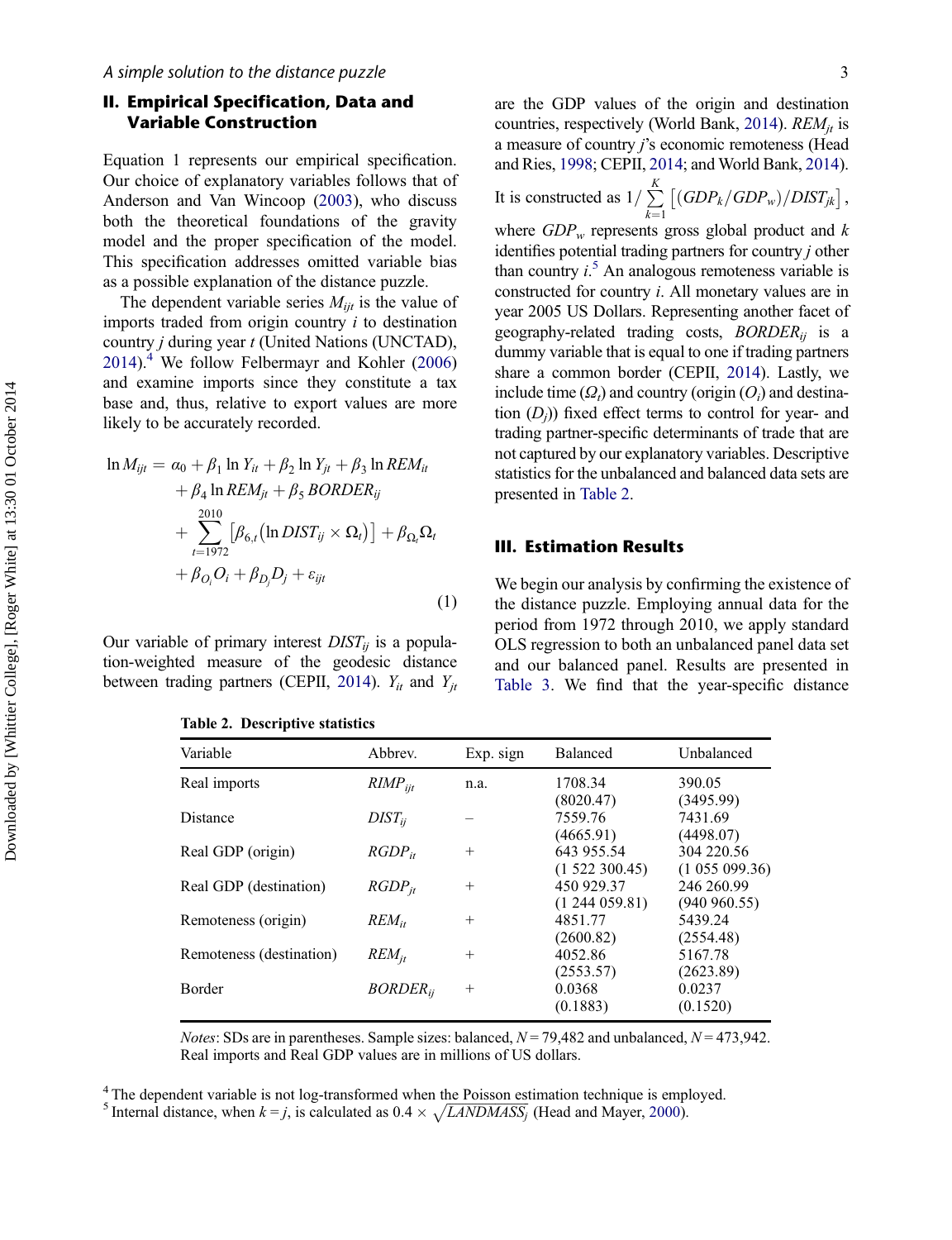<span id="page-5-0"></span>Table 3. Estimation results, OLS and Poisson (balanced and unbalanced samples)

| (a) OLS (balanced)<br>(b) Poisson (balanced)<br>(c) OLS (unbalanced)                                       | (d) Poisson (unbalanced)          |
|------------------------------------------------------------------------------------------------------------|-----------------------------------|
| 1.1056***<br>$1.1262***$<br>$1.1653***$<br>(0.0433)<br>(0.0247)<br>$lnRGDP_{it}$<br>(0.0692)               | 1.2689***<br>(0.0652)             |
| 1.2328***<br>$1.5459***$<br>(0.0354)<br>1.4491***<br>(0.0528)<br>(0.0221)<br>$lnRGDP_{it}$                 | 1.4429***<br>(0.0521)             |
| $0.6322***$<br>(0.1013)<br>1.5896***<br>(0.1418)<br>$-0.1121$<br>(0.0722)<br>$ln$ <i>REM</i> <sub>it</sub> | (0.1270)<br>$1.5972***$           |
| $-0.3686***$<br>$-0.6920***$<br>$lnREM_{it}$<br>(0.1068)<br>$0.9346***$<br>(0.1381)<br>(0.0803)            | (0.1209)<br>1.1686***             |
| $BORDER_{ii}$<br>(0.0221)<br>$0.1525***$<br>(0.0264)<br>$0.5858***$<br>$0.6643***$<br>(0.0237)             | (0.0218)<br>$0.6896***$           |
| $lnDIST_{ii1972}$<br>$-1.1018***$<br>(0.0375)<br>$-0.7203***$<br>(0.0252)<br>$-1.3189***$<br>(0.0357)      | $-0.6793***$<br>(0.0240)          |
| $lnDIST_{ii1973}$<br>$-1.0957***$<br>$-0.7204***$<br>(0.0249)<br>$-1.3671***$<br>(0.0354)<br>(0.0362)      | $-0.6795***$<br>(0.0233)          |
| $-1.0782***$<br>(0.0252)<br>$-1.3897***$<br>(0.0339)<br>$lnDIST_{ii1974}$<br>(0.0362)<br>$-0.6951***$      | $-0.6330***$<br>(0.0240)          |
| $lnDIST_{ij1975}$<br>$-1.0621***$<br>(0.0361)<br>$-0.7182***$<br>(0.0247)<br>$-1.3685***$<br>(0.0332)      | $-0.6386***$<br>(0.0244)          |
| $-1.1032***$<br>$lnDIST_{ij1976}$<br>(0.0339)<br>$-0.7246***$<br>(0.0240)<br>$-1.3920***$<br>(0.0313)      | $-0.6399***$<br>(0.0225)          |
| $lnDIST_{ij1977}$<br>$-1.1062***$<br>(0.0336)<br>$-0.7213***$<br>(0.0225)<br>$-1.4453***$<br>(0.0319)      | (0.0213)<br>$-0.6424***$          |
| (0.0221)<br>(0.0318)<br>$lnDIST_{ii1978}$<br>$-1.0984***$<br>(0.0344)<br>$-0.7056***$<br>$-1.4714***$      | (0.0205)<br>$-0.6336***$          |
| $-1.0679***$<br>$-0.7172***$<br>(0.0228)<br>$-1.4494***$<br>(0.0310)<br>$lnDIST_{ij1979}$<br>(0.0315)      | $-0.6485***$<br>(0.0220)          |
| $-1.0797***$<br>(0.0317)<br>$-0.6959***$<br>(0.0242)<br>$-1.4992***$<br>(0.0299)<br>$lnDIST_{ii1980}$      | $-0.6178***$<br>(0.0232)          |
| $-1.0735***$<br>(0.0320)<br>$-0.6529***$<br>(0.0241)<br>$-1.5092***$<br>(0.0307)<br>$lnDIST_{ij1981}$      | $-0.5691***$<br>(0.0224)          |
| $-1.1236***$<br>(0.0324)<br>$-0.6630***$<br>(0.0242)<br>$-1.5049***$<br>(0.0301)<br>$lnDIST_{ij1982}$      | (0.0225)<br>$-0.5892***$          |
| $lnDIST_{ij1983}$<br>$-1.1261***$<br>(0.0334)<br>$-0.6658***$<br>(0.0256)<br>$-1.5164***$<br>(0.0297)      | (0.0229)<br>$-0.6014***$          |
| $lnDIST_{ii1984}$<br>$-1.1238***$<br>$-0.6397***$<br>(0.0308)<br>$-1.4506***$<br>(0.0303)<br>(0.0333)      | $-0.5895***$<br>(0.0267)          |
| $-1.0962***$<br>$-0.6461***$<br>(0.0343)<br>$-1.4675***$<br>(0.0303)<br>$lnDIST_{ij1985}$<br>(0.0317)      | $-0.6091***$<br>(0.0299)          |
| $-1.1101***$<br>$-0.6778***$<br>$-1.4519***$<br>(0.0289)<br>$lnDIST_{ij1986}$<br>(0.0295)<br>(0.0349)      | $-0.6497***$<br>(0.0311)          |
| $lnDIST_{ij1987}$<br>$-1.1548***$<br>(0.0298)<br>$-0.6951***$<br>(0.0313)<br>$-1.4431***$<br>(0.0287)      | $-0.6622***$<br>(0.0280)          |
| $lnDIST_{ij1988}$<br>$-1.1026***$<br>(0.0290)<br>$-0.6816***$<br>(0.0286)<br>$-1.4466$ ***<br>(0.0278)     | $-0.6547***$<br>(0.0263)          |
| $-1.1034***$<br>(0.0291)<br>$-0.6722***$<br>(0.0272)<br>$-1.4677***$<br>(0.0272)<br>$lnDIST_{ii1989}$      | $-0.6410***$<br>(0.0251)          |
| $lnDIST_{ii1990}$<br>$-1.1435***$<br>(0.0279)<br>$-0.7001***$<br>(0.0254)<br>$-1.4461***$<br>(0.0258)      | $-0.6695***$<br>(0.0239)          |
| $-1.1345***$<br>(0.0269)<br>$-0.6932***$<br>(0.0251)<br>$-1.4248***$<br>(0.0258)<br>$lnDIST_{ij1991}$      | $-0.6662***$<br>(0.0240)          |
| $-1.1470***$<br>(0.0276)<br>$-0.6948$ ***<br>(0.0245)<br>$-1.3361***$<br>(0.0237)<br>$lnDIST_{ii1992}$     | $-0.6799***$<br>(0.0241)          |
| $-1.1267***$<br>$-0.6462***$<br>$lnDIST_{ij1993}$<br>(0.0273)<br>(0.0261)<br>$-1.4222***$<br>(0.0230)      | $-0.6324***$<br>(0.0254)          |
| $lnDIST_{ij1994}$<br>$-1.1233***$<br>(0.0272)<br>$-0.6506***$<br>(0.0261)<br>$-1.4313***$<br>(0.0218)      | (0.0256)<br>$-0.6386***$          |
| $-1.1199***$<br>(0.0263)<br>(0.0202)<br>$lnDIST_{ij1995}$<br>$-0.6619***$<br>(0.0246)<br>$-1.5145***$      | (0.0242)<br>$-0.6544***$          |
| $lnDIST_{ij1996}$<br>$-1.1093***$<br>$-0.6629***$<br>(0.0246)<br>$-1.5054***$<br>(0.0195)<br>(0.0272)      | $-0.6600***$<br>(0.0244)          |
| $-1.1073***$<br>$-0.6516***$<br>(0.0193)<br>$lnDIST_{ij1997}$<br>(0.0273)<br>(0.0248)<br>$-1.5301***$      | (0.0250)<br>$-0.6511***$          |
| $lnDIST_{ij1998}$<br>$-1.1392***$<br>(0.0273)<br>$-0.6656***$<br>(0.0251)<br>$-1.5298***$<br>(0.0187)      | $-0.6714***$<br>(0.0259)          |
| $-1.1335***$<br>$lnDIST_{ii1999}$<br>(0.0268)<br>$-0.6552***$<br>(0.0260)<br>$-1.5486***$<br>(0.0180)      | $-0.6593***$<br>(0.0264)          |
| $lnDIST_{ij2000}$<br>$-1.1363***$<br>(0.0279)<br>$-0.6359***$<br>(0.0264)<br>$-1.6020***$<br>(0.0182)      | (0.0269)<br>$-0.6155***$          |
| $lnDIST_{ij2001}$<br>$-1.1384***$<br>(0.0280)<br>$-0.6464***$<br>(0.0260)<br>$-1.5935***$<br>(0.0188)      | $-0.6262***$<br>(0.0266)          |
| $-1.1650***$<br>$-0.6571***$<br>(0.0254)<br>$-1.6015***$<br>(0.0193)<br>$lnDIST_{ij2002}$<br>(0.0283)      | $-0.6400***$<br>(0.0265)          |
| $-1.1777***$<br>$-0.6796***$<br>$-1.6359***$<br>(0.0187)<br>$lnDIST_{ij2003}$<br>(0.0280)<br>(0.0240)      | $-0.6592***$<br>(0.0257)          |
| $-1.1767***$<br>(0.0278)<br>$-0.6835***$<br>(0.0242)<br>$-1.6621***$<br>(0.0199)<br>$lnDIST_{ij2004}$      | $-0.6567***$<br>(0.0254)          |
| $lnDIST_{ij2005}$<br>(0.0274)<br>(0.0251)<br>$-1.6761***$<br>(0.0216)<br>$-1.1625***$<br>$-0.6799***$      | (0.0256)<br>$-0.6465***$          |
| $lnDIST_{ij2006}$<br>$-1.1394***$<br>$-0.6806***$<br>(0.0247)<br>$-1.6596***$<br>(0.0206)<br>(0.0269)      | $-0.6454***$<br>(0.0254)          |
| $lnDIST_{ij2007}$<br>$-1.1711***$<br>$-0.6936***$<br>$-1.6749***$<br>(0.0205)<br>(0.0279)<br>(0.0238)      | $-0.6529***$<br>(0.0248)          |
| $-1.1590***$<br>$-0.6922***$<br>$-1.6908***$<br>$lnDIST_{ij2008}$<br>(0.0280)<br>(0.0234)<br>(0.0219)      | $-0.6420***$<br>(0.0248)          |
| $-1.1622***$<br>$-0.6832***$<br>$-1.6860***$<br>$lnDIST_{ij2009}$<br>(0.0277)<br>(0.0237)<br>(0.0212)      | $-0.6406***$<br>(0.0261)          |
| $-1.1714***$<br>$-0.6641***$<br>$-1.6495***$<br>(0.0282)<br>(0.0236)<br>$lnDIST_{ij2010}$<br>(0.0231)      | $-0.6052***$<br>(0.0262)          |
| $-45.024***$<br>$(3.9846)$ -20.888***<br>$(2.7162)$ -65.836***<br>Constant                                 | $(1.5694)$ -64.152***<br>(3.3489) |
| $\cal N$<br>79 482<br>79 482<br>473 942                                                                    | 473 942                           |
| 1665.09***<br>3151.32***<br>$F$ -statistic                                                                 |                                   |
| 300 080***                                                                                                 |                                   |
|                                                                                                            |                                   |
| $\chi^2_{R^2}$<br>0.8094<br>0.7200                                                                         | 766 151***                        |

Notes: Robust SEs are in parentheses. All estimations include time, exporter and importer fixed effects. Fixed effect coefficients not reported due to space constraints.

"\*\*\*"denotes significance from zero at the 1% level.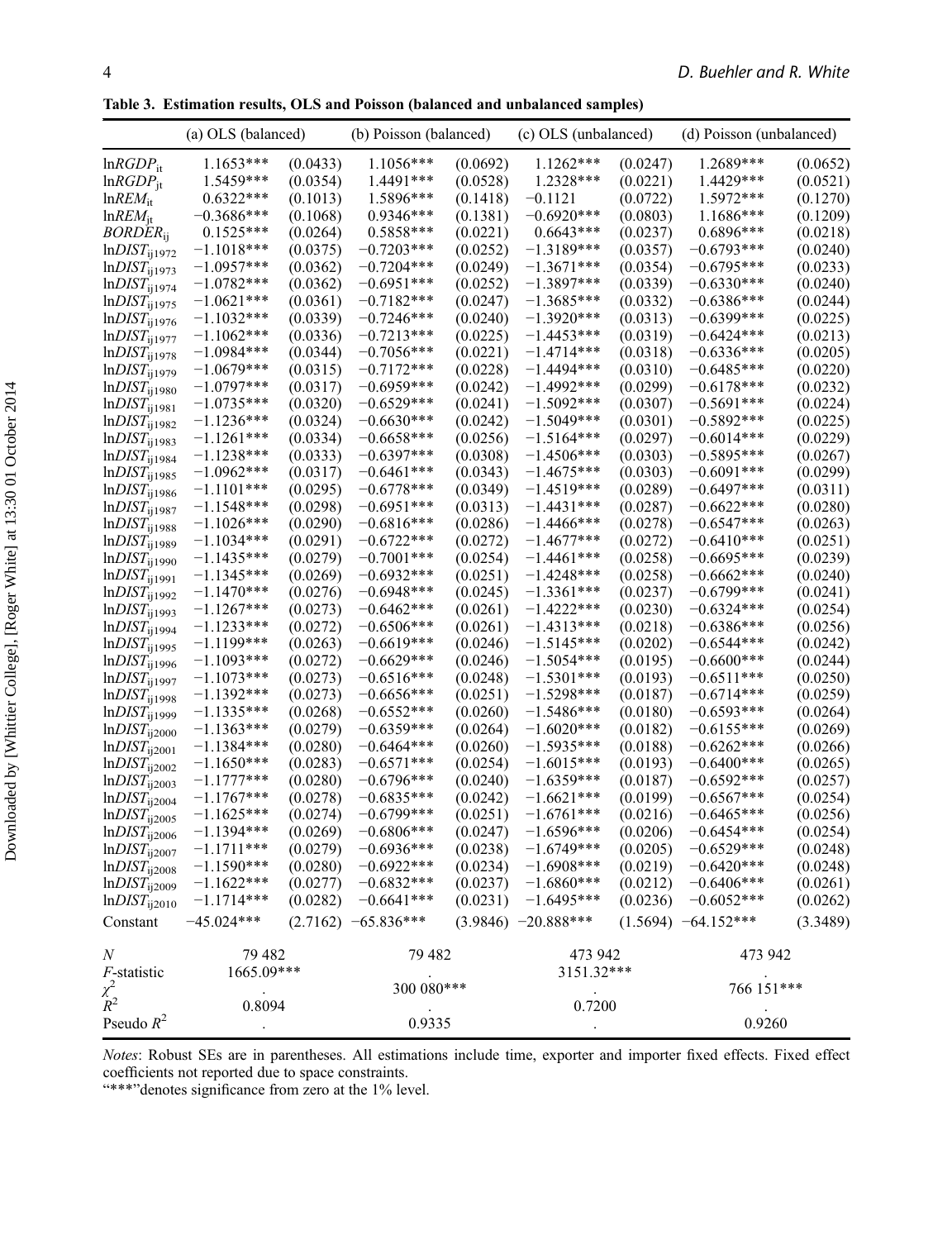#### A simple solution to the distance puzzle 5

variable coefficients decrease in value over time (i.e., become more negative in value) and do so at a statistically significant rate. In all estimations, the year-specific distance coefficient values are negative and significantly different from zero. The estimated coefficients are generally consistent with the findings described in Disdier and Head [\(2008](#page-7-0)) and in other studies that have used panel estimation (e.g., Coe et al., [2007](#page-7-0) and Carrère et al., [2013](#page-7-0)).

Looking briefly at the control variables in the specification, we see that the coefficients on the GDP variables and on the common border variables are positive, as anticipated, and that all are significantly different from zero. The signs and significance of the estimated coefficients on the economic remoteness variables vary depending on the estimation technique. We observe the a priori expectation of positive coefficient when the Poisson technique is employed. Results are mixed when OLS is used. The consistency of coefficient signs and the pattern of significance reported are taken as evidence of the appropriateness of the Poisson estimation technique.

Turning our focus to the series of distance coefficients, results obtained from application of OLS, presented in columns (a) and (c) of [Table 3](#page-5-0), confirm the existence of the distance puzzle. Fig. 1 depicts the time paths of the distance coefficients and the corresponding linear time trends. Regressing each set of annual distance coefficients to produce the time

trends results in slope coefficients that are negative and significantly different from zero. More specifically, the slope coefficients that correspond with the application of OLS to the balanced panel and to the unbalanced panel are  $-0.0023$  ( $p = 0.000$ ) and  $-0.0078$  ( $p = 0.000$ ), respectively. These findings are taken as confirmation of the existence of the distance puzzle and are similar to the trends reported from cross-sectional estimation by Yotov [\(2012](#page-7-0)).

Attempting to resolve the puzzle, we follow Silva and Tenreyro ([2006](#page-7-0)) and apply the Poisson regression technique to the same two data sets. Estimation of Equation 1 produces the sets of distance coefficients that are presented in columns (b) and (d) of [Table 3,](#page-5-0) for the balanced and unbalanced data sets, respectively. The slope coefficient of the trend line associated with the unbalanced panel is equal  $-0.0002$  ( $p = 0.535$ ). That the slope coefficient is insignificant is taken to indicate that the application of the Poisson technique partially remedies the distance puzzle and is consistent with the findings that nonlinear estimation outperforms log-linear estima-tion (Silva and Tenreyro, [2006](#page-7-0) and Coe et al., [2007](#page-7-0)). The slope coefficient of the trend line associated with the balanced panel is positive and significantly different from zero: 0.001 ( $p = 0.003$ ). Thus, application of the Poisson technique to a balanced panel data set provides results that are consistent with the resolution of the distance puzzle.



Fig. 1. Estimated distance coefficients and fitted time trends